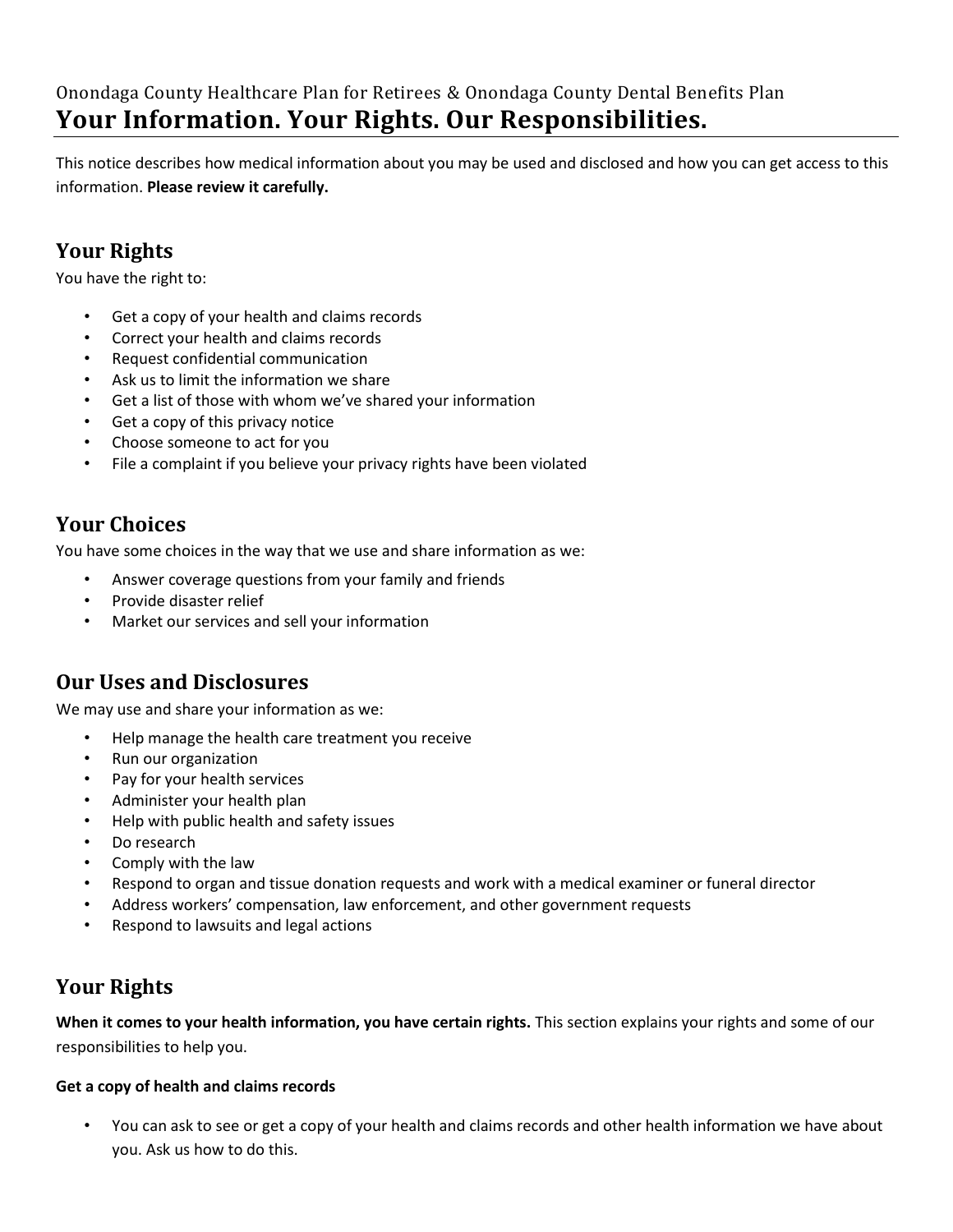• We will provide a copy or a summary of your health and claims records, usually within 30 days of your request. We may charge a reasonable, cost-based fee.

### **Ask us to correct health and claims records**

- You can ask us to correct your health and claims records if you think they are incorrect or incomplete. Ask us how to do this.
- We may say "no" to your request, but we'll tell you why in writing within 60 days.

### **Request confidential communications**

- You can ask us to contact you in a specific way (for example, home or office phone) or to send mail to a different address.
- We will consider all reasonable requests, and must say "yes" if you tell us you would be in danger if we do not.

### **Ask us to limit what we use or share**

- You can ask us not to use or share certain health information for treatment, payment, or our operations.
- We are not required to agree to your request, and we may say "no" if it would affect your care.

### **Get a list of those with whom we've shared information**

- You can ask for a list (accounting) of the times we've shared your health information for six years prior to the date you ask, who we shared it with, and why.
- We will include all the disclosures except for those about treatment, payment, and health care operations, and certain other disclosures (such as any you asked us to make). We'll provide one accounting a year for free but will charge a reasonable, cost-based fee if you ask for another one within 12 months.

## **Get a copy of this privacy notice**

You can ask for a paper copy of this notice at any time, even if you have agreed to receive the notice electronically. We will provide you with a paper copy promptly.

## **Choose someone to act for you**

- If you have given someone medical power of attorney or if someone is your legal guardian, that person can exercise your rights and make choices about your health information.
- We will make sure the person has this authority and can act for you before we take any action.

## **File a complaint if you feel your rights are violated**

- You can complain if you feel we have violated your rights by contacting us using the information on page 1.
- You can file a complaint with the U.S. Department of Health and Human Services Office for Civil Rights by sending a letter to 200 Independence Avenue, S.W., Washington, D.C. 20201, calling 1-877-696-6775, or visiting **www.hhs.gov/ocr/privacy/hipaa/complaints/.**
- We will not retaliate against you for filing a complaint.

# **Your Choices**

For certain health information, you can tell us your choices about what we share. **If you have a clear preference for how we share your information in the situations**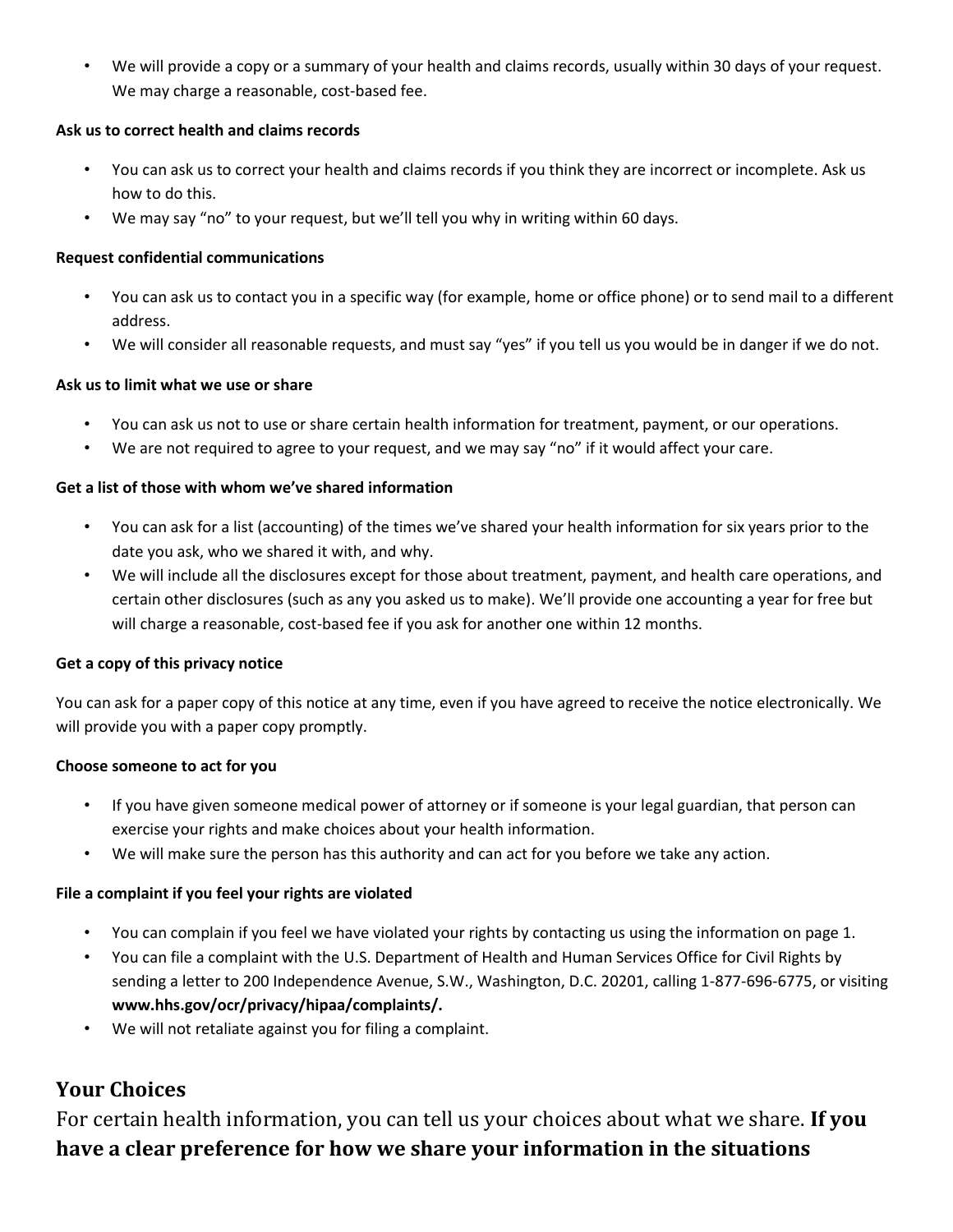# **described below, talk to us. Tell us what you want us to do, and we will follow your instructions.**

In these cases, you have both the right and choice to tell us to:

- Share information with your family, close friends, or others involved in payment for your care
- Share information in a disaster relief situation

*If you are not able to tell us your preference, for example if you are unconscious, we may go ahead and share your information if we believe it is in your best interest. We may also share your information when needed to lessen a serious and imminent threat to health or safety.*

In these cases we *never* share your information unless you give us written permission:

- Marketing purposes
- Sale of your information

## **Our Uses and Disclosures**

### **How do we typically use or share your health information?**

We typically use or share your health information in the following ways.

#### **Help manage the health care treatment you receive**

We can use your health information and share it with professionals who are treating you.

*Example: A doctor sends us information about your diagnosis and treatment plan so we can arrange additional services.*

#### **Run our organization**

- We can use and disclose your information to run our organization and contact you when necessary.
- We are not allowed to use genetic information to decide whether we will give you coverage and the price of that coverage. This does not apply to long term care plans.

*Example: We use health information about you to develop better services for you.*

#### **Pay for your health services**

We can use and disclose your health information as we pay for your health services.

*Example: We share information about you with your dental plan to coordinate payment for your dental work.*

#### **Administer your plan**

We may disclose your health information to your health plan sponsor for plan administration.

*Example: Your company contracts with us to provide a health plan, and we provide your company with certain statistics to explain the premiums we charge.*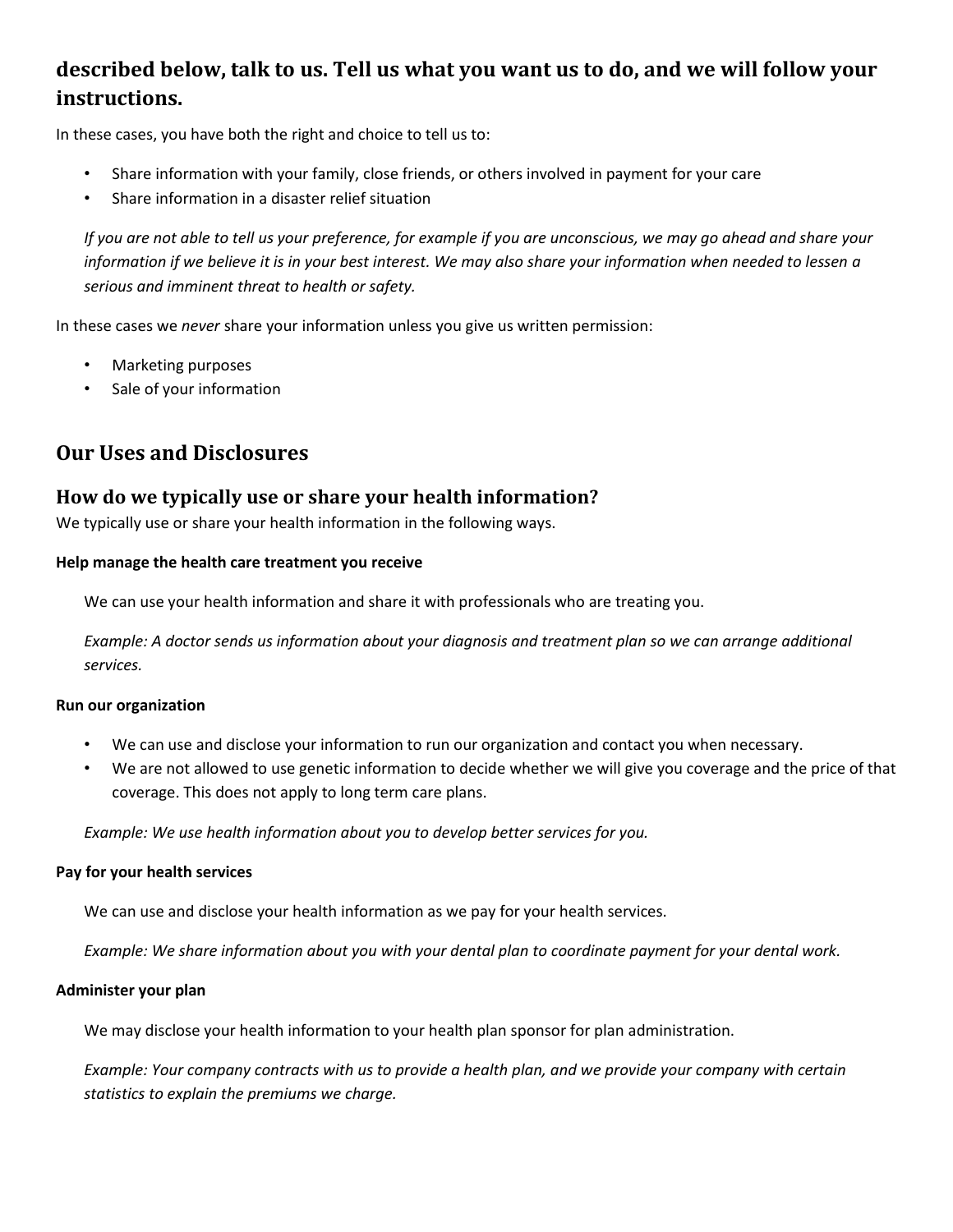## **How else can we use or share your health information?**

We are allowed or required to share your information in other ways – usually in ways that contribute to the public good, such as public health and research. We have to meet many conditions in the law before we can share your information for these purposes. For more information see: [www.hhs.gov/ocr/privacy/hipaa/understanding/consumers/index.html](http://www.hhs.gov/ocr/privacy/hipaa/understanding/consumers/index.html)**.**

#### **Help with public health and safety issues**

We can share health information about you for certain situations such as:

- Preventing disease
- Helping with product recalls
- Reporting adverse reactions to medications
- Reporting suspected abuse, neglect, or domestic violence
- Preventing or reducing a serious threat to anyone's health or safety

#### **Do research**

We can use or share your information for health research.

#### **Comply with the law**

We will share information about you if state or federal laws require it, including with the Department of Health and Human Services if it wants to see that we're complying with federal privacy law.

#### **Respond to organ and tissue donation requests and work with a medical examiner or funeral director**

- We can share health information about you with organ procurement organizations.
- We can share health information with a coroner, medical examiner, or funeral director when an individual dies.

#### **Address workers' compensation, law enforcement, and other government requests**

We can use or share health information about you:

- For workers' compensation claims
- For law enforcement purposes or with a law enforcement official
- With health oversight agencies for activities authorized by law
- For special government functions such as military, national security, and presidential protective services

#### **Respond to lawsuits and legal actions**

We can share health information about you in response to a court or administrative order, or in response to a subpoena.